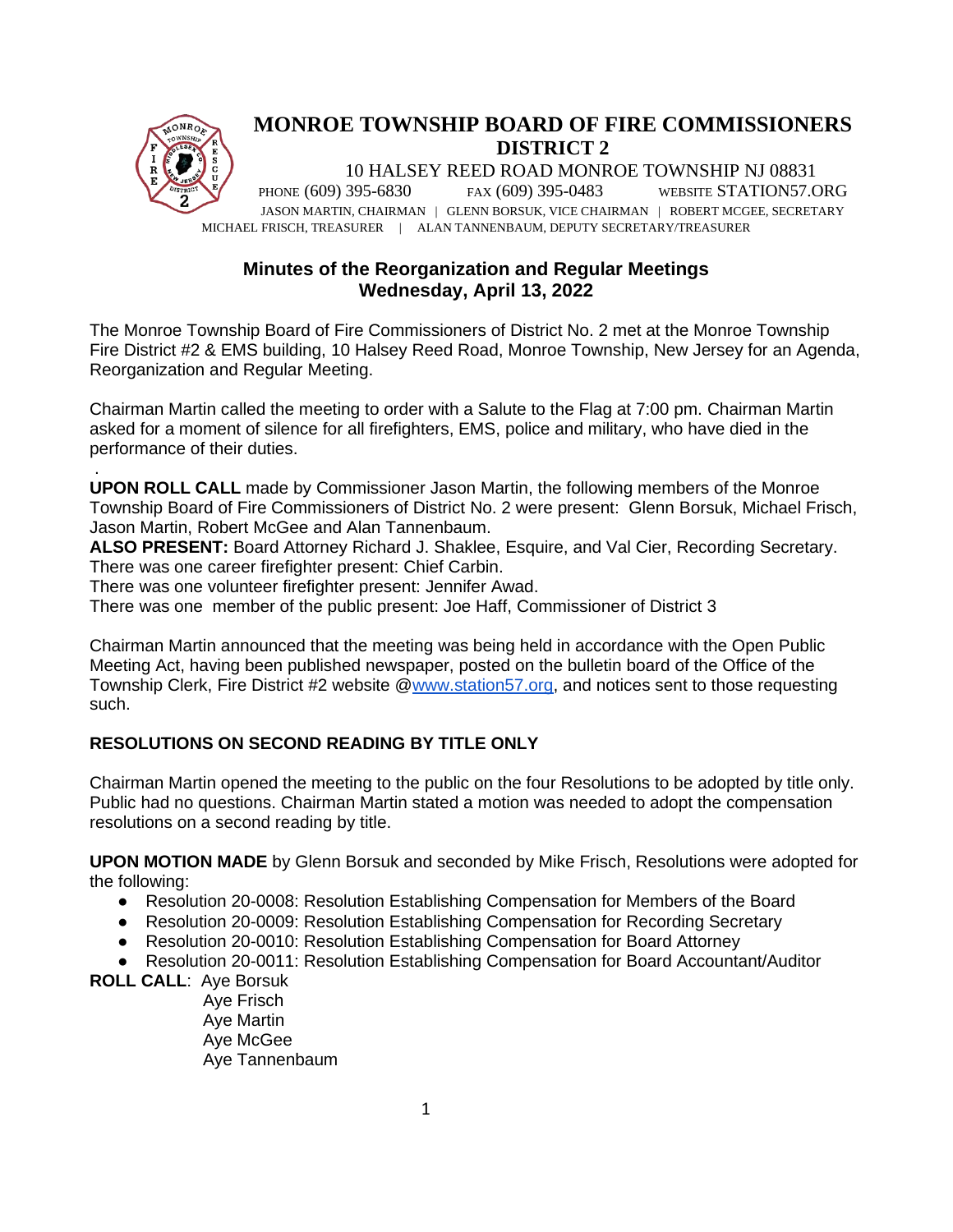Regular Meeting April 13, 2022

### **MINUTES**

Chairman Martin asked for a review of the March 9, 2022 minutes.

**UPON MOTION MADE** by Glenn Borsuk and seconded by Robert McGee, to adopt the minutes of the regular meeting.

**ROLL CALL**: Aye Borsuk

Aye Frisch Aye Martin Aye McGee Aye Tannenbaum

### **CLAIMS AGAINST THE BOARD & TREASURERS REPORT**

Chairman Martin asked the board to review the claims against the board and for the treasurer's report. Commissioner Frisch read the report:

General Operating Claims Total \$730,597,31 Net Payroll Claims Total \$159,890.52 Total Claims Against the Board \$890,487.83 Period ending April 15, 2022

Amboy Bank:

| Undesignated Funds \$2,283,587.05 |                |
|-----------------------------------|----------------|
| Petty Cash                        | \$170.00       |
| <b>Designated Funds</b>           | \$198,789.33   |
| Total Balance                     | \$2,482,546.38 |

Notable item is the employer pension contributions were paid in the amount of \$559,272.

**UPON MOTION MADE** by Mike Frisch and seconded by Alan Tannenbaum, claims against the Monroe Township Board of Fire Commissioners of District No. 2 were approved in the amount of \$890,487.83.

**ROLL CALL**: Aye Borsuk Aye Frisch Aye Martin Aye McGee Aye Tannenbaum

### **OLD BUSINESS**

Chairman Martin asked the Board if they had any old business. The board had no old business to discuss.

### **NEW BUSINESS**

Chairman Martin opened the meeting to the board to discuss new business. Commissioner Borsuk stated he has cameras in his work trucks and it may be a good investment to put in the fire trucks. His is through Verizon Connect and runs about \$50/month (per month/vehicle). Chairman Martin suggested the board getting three quotes.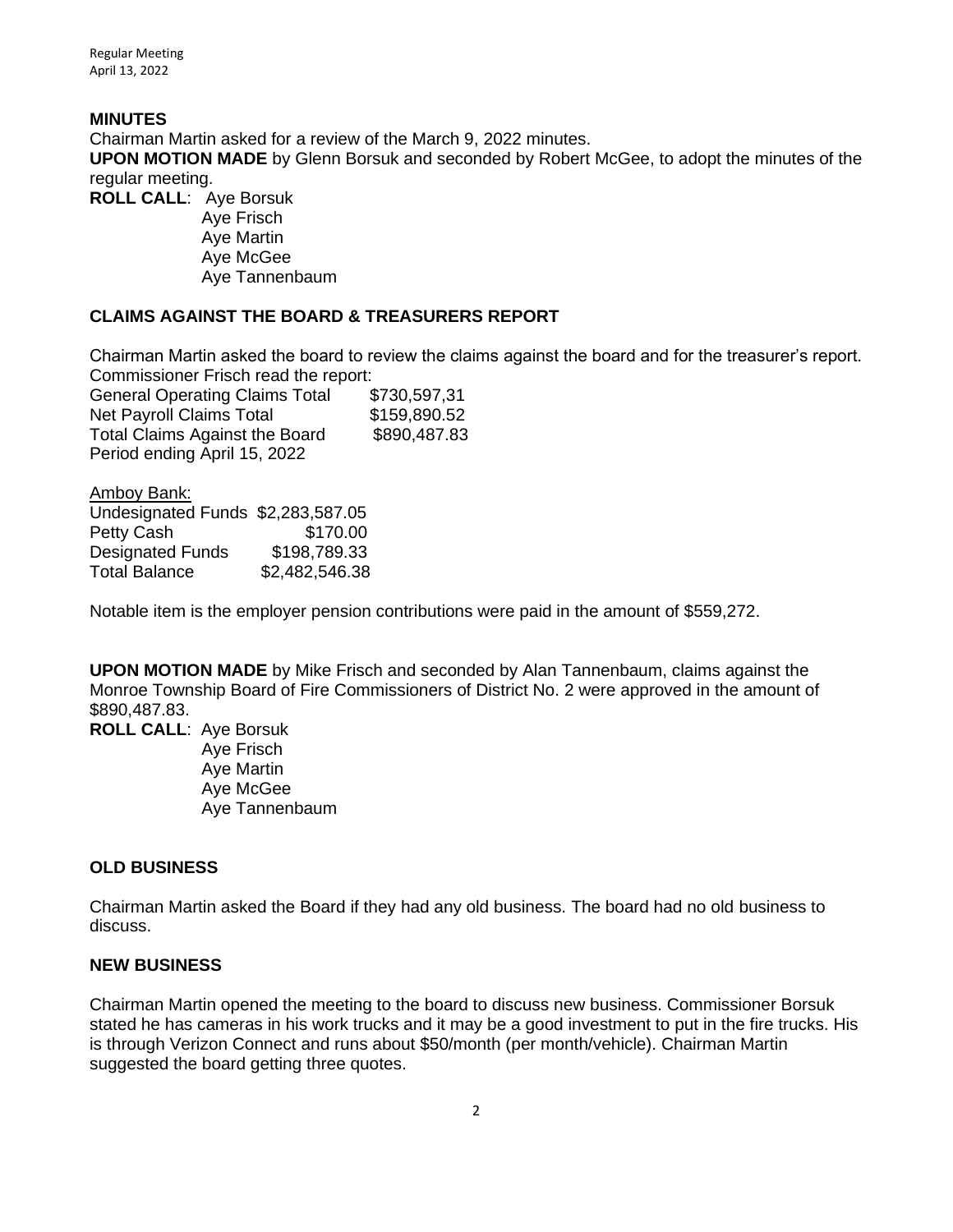## **FIRE PREVENTION BUREAU REPORT**

Chairman Martin asked for the Fire Prevention Report.

Chief Carbin reported on the following:

- Today did Hazmat training; put information on bulletin board at Volunteer building
- One LHU rebate
- Reviewed Fire Prevention fees and smoke detector inspections.
- Reviewed Incident Run Log (98)
- Replacement Tanker available for purchase on HGAC with October finish date, and the Chief put the paperwork in before 5 other departments
- Retirement, promotion and new hire ceremony is being planned for June  $8<sup>th</sup>$  after Commissioner meeting
- Helmet shield on order
- Concrete quotes needed for apron
- Will see if there are more portables needed
- Will get quotes for cameras in trucks
- Captain Grande and Firefighter Gillette were both subpoenaed for a fatal fire in Jamesburg. They have to go April  $20<sup>th</sup>$  for a deposition at the prosecutor's office.
- Health coordinator needed-would handle physicals; fit for duty; return to work; etc. Board needs to determine whether to re-appoint Bill Gardner or do something else. District 3 did the re-appointment. District 2 puts in an amount in the budget to cover health coordinator costs. Attorney Shaklee said Mr. Gardner should submit a contract. Chief Carbin will reach out to the Chief of District 3 and the board will table the topic until next month.

## **APPLEGARTH VOLUNTEER FIRE COMPANY**

Chairman Martin asked if there was anything to report from the volunteers.

Assistant Chief Awad asked if there are spare batteries for radios. Chief Carbin will look for them. Also:

- Asked for an upgrade of headlights on the Engine.
- Side cabinet on the engine needs struts to be repaired.
- Gear is still needed (although Chief reported arrival is 15-18 months out).
- April 26 burn coming up with Millstone.

### **MEETING OPEN TO THE PUBLIC**

Chairman Martin opened the meeting to the public.

Commissioner Haff mentioned that he wrote an article to the Editor of Trenton Times. The district used to have 4 voting locations, but last year it was vote by mail, so the only in-person voting was in the Firehouse. In the 7 hours while the polls were open, they only had 15 voters.

Commissioner Haff made the suggestion to change hours to 1-4pm vs. 2-9pm. Board stated it can only be done by going to the State Senators to have it changed. District 2 had 59 voters in person.

Attorney Shaklee stated it starts with a Resolution by the board, but involves the county board of elections, and requires revisiting the boundary lines.